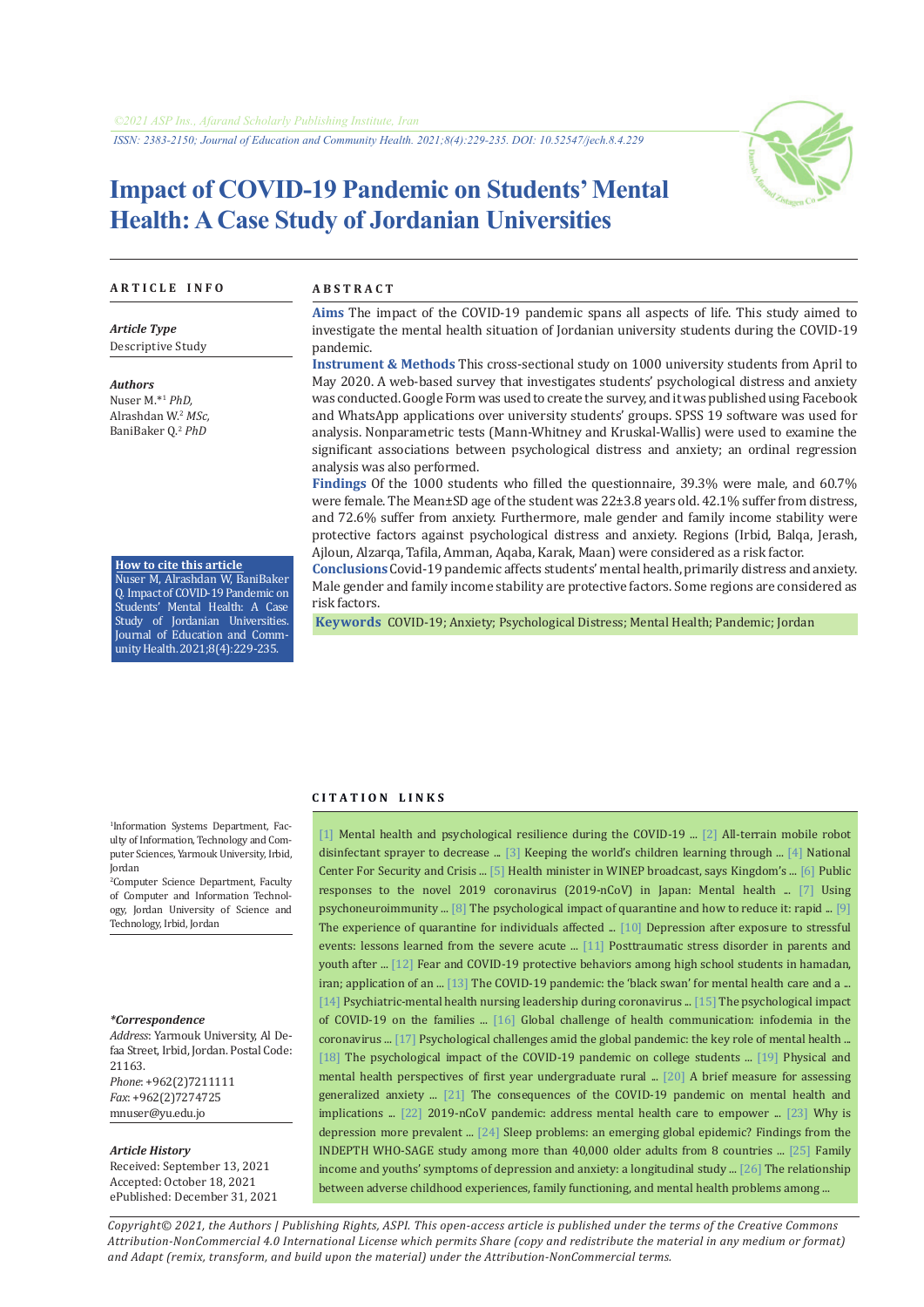# **Impact of COVID-19 Pandemic on Students' Mental Health … 230**

# **Introduction**

On January 30, 2020, the World Health Organization (WHO) declared COVID-19 a "Public Health Emergency of International Concern" [1]. WHO reported that as a natural result of the fluctuating and ambiguous situation that coronavirus put people in, the pandemic was causing widespread concern, fear, grief, and stress  $[1]$ . WHO takes the impact of the pandemic on people's mental health very seriously and is following the situation, together with national authorities, while providing information and guidance to governments and the public  $[1]$ . More responsibility and precautions need to be taken [2], which increases the possibility of stress, depression, and anxiety for uninfected people as well as for infected people who are subject to societal rejection. This pandemic affected all sectors, and this study concentrates on the education sector. The coronavirus disease 2019 (COVID-19) pandemic has caused more than 1.6 billion children and young adults to drop out of education in most countries; more than 91% of students are enrolled in schools worldwide [3].

On May 20, 2020, 672 cases of COVID-19 were confirmed in Jordan, according to the statistics of the Jordanian National Center for Security and Crisis Management [4]. According to a statement by the Jordanian Minister of Health, the epidemiological situation in Jordan compared to the region is under control during a live broadcast organized by the Washington Institute for Near East Policy (WINEP). Jordan is one of the few countries that recorded the fewest cases and deaths during the pandemic due to strict government measures in dealing with the situation [5].

Students in Jordan were forced to replace physical classes with online learning, facing all the challenges related to a situation that most of them had to face for the first time. Mental health professionals need to provide the necessary support to those exposed and deliver care.

Shigemura *et al.* predicted mental health consequences, such as extreme fear and negative societal behaviors, might evolve to include a broad range of public mental health concerns, including distress reactions (insomnia, anger, intense fear of illness even in those not exposed), health risk behaviors (increased use of alcohol and tobacco, social isolation), mental health disorders (posttraumatic stress disorder, anxiety disorders, depression, somatization), and lowered perceived health. Therefore, they recommended that mental health professionals provide the necessary support to such groups. Also, a particular concentration should be directed to categories that are more likely to suffer mentally than others, such as infected patients, their families, healthcare professionals, and aid workers [6].

**Journal of Education and Community Health Fall 2021, Volume 8, Issue 4** Kim *et al.* highlighted several points regarding their mental health concerns for infected patients, non-

infected people, and mental health care providers. These included patients with severe mental illness that are very vulnerable to infections due to a lack of awareness. Patients free from COVID-19 infection may have psychosocial sequelae due to increasing public fears. Mental healthcare professionals are also at risk of mental health problems due to their efforts to prevent virus infection, which leads to exhaustion [7].

A review of several literature papers that examine the psychological impact of quarantine and protective behaviors concluded that most studies listed adverse psychological impacts while some researchers have suggested long-lasting impact  $[8-12]$ . The review presented some advice for officials in situations where quarantine is necessary to reduce any psychological impact. This advice included reducing the quarantine period as much as possible, ensuring enough supplies, and providing a clear rationale about the benefits of quarantine [8]. Since physical meetings are forbidden and may cause infections [13], Kameg *et al.* [14] and Wind *et al.* [13] encourage experts to start using e-mental health care applications promptly. These applications can be used both as methods to continue their care to current patients in need and as interventions to cope with the imminent upsurge in mental health symptoms due to the coronavirus [13-17]. Kameg *et al.* also state that psychiatric nurses must act as leaders to improve the virus's impact [14].

College students form a significant part of communities; thus, mental health is prioritized. Cao *et al.* [18] investigated and analyzed the mental health status of college students in China. Cao *et al.* concluded that almost a fourth of the students were experiencing anxiety. However, several factors seemed to reduce stress, such as living in an urban area, family income stability, and living with parents. On the other hand, having relatives or acquaintances infected with COVID-19, economic pressures, effects on daily life, and delays in academic activities positively relate to increased anxiety. This research includes the same questions used in the research context by Cao *et al.* [18] to study mental health, spec anxiety, in students enrolled in Jordanian universities.

Hussain *et al.* [19] investigated the physical and mental health issues for first-year Australian rural university students and their perception of access to available health and support services. Eight mental health items were examined using a four-point response scale (never, sometimes, often, always). Results of the study stated that mental health problems included anxiety (25%), coping difficulties (19.7%), and diagnosed depression (8%). The same distress questions used in Hussain *et al.* [19] were included in this research to ascertain whether or not university students were experiencing distress.

This paper aimed to study the impact of COVID-19 on students' mental health.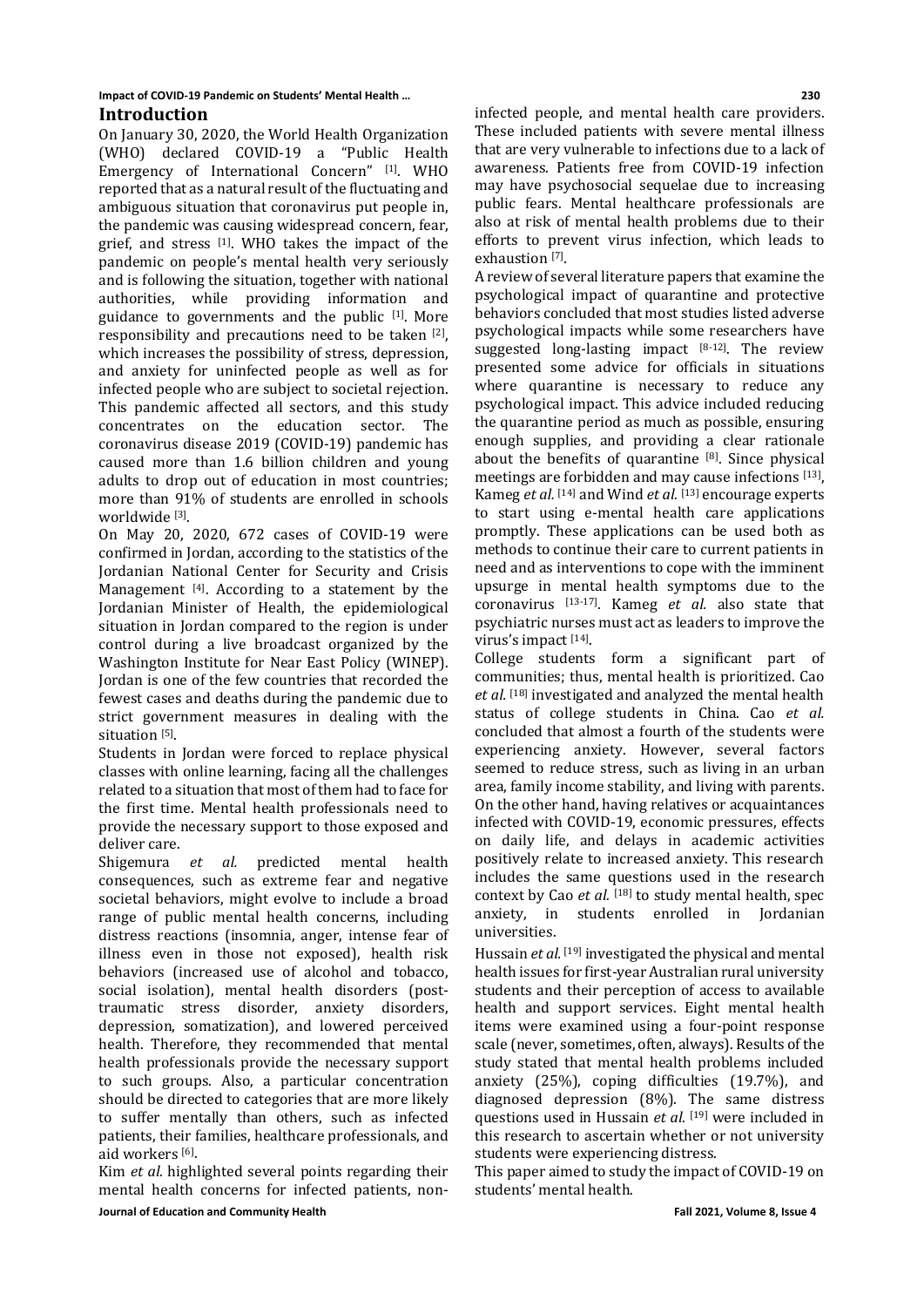#### **231 Nuser M.** *et al.* **Instrument and Methods**

This cross-sectional study was carried out on 1000 university students from April 13, 2020, to May 21, 2020. The authors conducted a web-based survey covering public and private universities in Jordan (28 universities). The online application, Google Form, was used to create the survey, and it was published using Facebook and WhatsApp applications over university students' groups. The inclusion criterion was that the participant should be a student in one of the Jordanian universities and fill all the required questions; otherwise, it will be excluded. One thousand students completed the survey, and all 1,000 were used in the analysis because all survey questions were answered.

The study survey consisted of two main parts: demographic information, which contained seven questions, and mental health indicators which<br>contained 15 questions. The demographic demographic information included gender, age, a residency with family, district, marital status, income source, and whether or not a relative or acquaintance contracted COVID-19. The 15-item survey content was based on two questions related to mental health (psychological distress and students' anxiety). The psychological distress questions contained eight items used previously in the literature  $[19]$ . The main aim of this research was to measure whether there was any level of distress; the authors did not focus on the distress level (mild, moderate, or severe). Therefore, while Hussain *et al.* [19] used a four-point Likert scale that measured the level of psychological distress, the authors used a five-point Likert scale, where five means "strongly agree" and one means "strongly disagree". Students' anxiety questions were based on the Generalized Anxiety Disorder 7 (GAD-7) questions [20] and included seven worry and anxiety symptoms items. Although Spitzer *et al.* [20] used a four-point Likert scale, the authors used a five-point Likert scale to measure anxiety levels. The main aim of this research was to measure whether there was any level of anxiety; therefore, the authors did not focus on the anxiety level (mild, moderate, or severe), which was the reason for using a five-point Likert scale.

The study was approved by the Research Ethics Division/ Institutional Review Board of Yarmouk University. Ethical considerations in this study include obtaining the written consent of participants, the confidentiality of participants' information, a full explanation of research objectives for participants, and reservation of exclusion rights for participants.

**Journal of Education and Community Health Fall 2021, Volume 8, Issue 4** IBM SPSS version 19.0 software was used to analyze survey responses. Firstly, a descriptive statistics analysis was performed to explain the demographic<br>and other features of the respondents. and other features of the respondents. Nonparametric tests (Mann-Whitney and Kruskal-Wallis) were then used to examine the significant associations among sample features and the psychological distress and students' anxiety over the

COVID-19 pandemic. Finally, an ordinal logistic regression analysis was performed for the statistically significant variables, focusing on the odds ratio (OR) with a 95% confidence interval (CI). A reliability test was measured to show Cronbach's Alpha for psychological distress (Cronbach's Alpha=0.806) and students' anxiety (Cronbach's Alpha=0.819), which were considered acceptable values to continue the analyses (above 0.7).

# **Findings**

Although 28 universities exist in Jordan, one thousand responses were collected, only forming a very low response rate. Responses consisted of 607 (60.7%) females and 393 (39.3%) males, as shown in Table 1. Most of the participants ranged in age from 18 to 22, with a value of 699 (69.9%). Almost 40.4% of the sample lives in Irbid, while the southern regions (Tafila, Aqaba, Karak, Ma'an, and Madaba) recorded the lowest response. Of the sample, 57.7% had a stable family income, and 90.5% lived with their family; 91.1% had a marital status "single." Most of the sample (92.5%) did not have relatives or acquaintances who contracted COVID-19.

**Table 1)** Demographic information of the respondents (total <u>N=1000)</u>.

| IN=1000J.<br>Socio-demographics       | N(%)       |  |  |  |  |
|---------------------------------------|------------|--|--|--|--|
| Gender                                |            |  |  |  |  |
| Male                                  |            |  |  |  |  |
| Female                                | 393 (39.3) |  |  |  |  |
|                                       | 607(60.7)  |  |  |  |  |
| Age                                   |            |  |  |  |  |
| 18-22                                 | 699 (69.9) |  |  |  |  |
| 23-25                                 | 181 (18.1) |  |  |  |  |
| 26-30                                 | 69 (6.9)   |  |  |  |  |
| Above 31                              | 51(5.1)    |  |  |  |  |
| Region                                |            |  |  |  |  |
| Irbid                                 | 404 (40.4) |  |  |  |  |
| <b>Balga</b>                          | 31 (3.1)   |  |  |  |  |
| Jerash                                | 24(2.4)    |  |  |  |  |
| Ajloun                                | 36(3.6)    |  |  |  |  |
| Alzarqa                               | 136 (13.6) |  |  |  |  |
| Tafila                                | 7(0.7)     |  |  |  |  |
| Amman                                 | 304 (30.4) |  |  |  |  |
| Madaba                                | 6(0.6)     |  |  |  |  |
| Aqaba                                 | 13(1.3)    |  |  |  |  |
| Karak                                 | 11(1.1)    |  |  |  |  |
| maan                                  | 8(0.8)     |  |  |  |  |
| Mafrag                                | 20(2.0)    |  |  |  |  |
| Steady family income                  |            |  |  |  |  |
| Stable                                | 577 (57.7) |  |  |  |  |
| Nonstable                             | 423 (42.3) |  |  |  |  |
| Living with                           |            |  |  |  |  |
| The family                            | 905 (90.5) |  |  |  |  |
| Far from the family                   | 95 (9.5)   |  |  |  |  |
| Relative or acquaintance got COVID-19 |            |  |  |  |  |
| Yes                                   | 75 (7.5)   |  |  |  |  |
| No                                    | 925 (92.5) |  |  |  |  |
| <b>Social status</b>                  |            |  |  |  |  |
| Single                                | 911 (91.1) |  |  |  |  |
| Married                               | 72 (7.2)   |  |  |  |  |
| <b>Other</b>                          | 17(1.7)    |  |  |  |  |

The two main variables in the study were psychological distress and students' anxiety. As shown in Table 2, the frequency of each student's response was calculated for the eight items of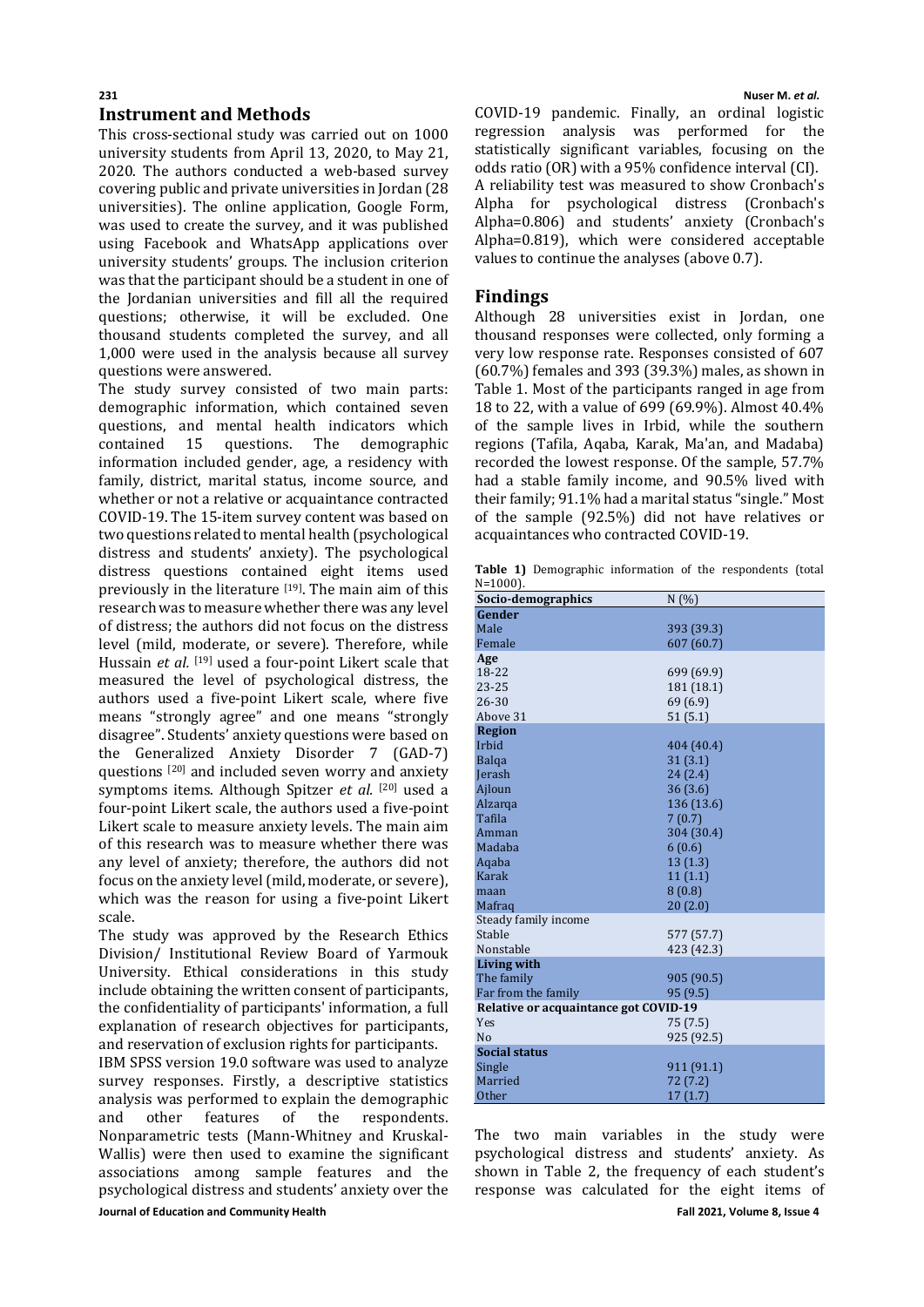## **Impact of COVID-19 Pandemic on Students' Mental Health … 232**

psychological distress and the seven items of<br>students' anxiety. Ouestions concerning students' anxiety. Questions concerning psychological distress and anxiety used a five-point Likert scale (strongly disagree, disagree, neither agree nor disagree, agree, strongly agree). Of the 1,000 university students, 42.1% agreed that they suffer from distress, and 72.6% agreed to suffer from anxiety. Over 22.30% of the students disagreed that they suffer from distress, and 9.6% disagreed that they suffer from anxiety.

**Table 2)** Frequency of responses for psychological distress and anxiety items

| Levels                         | <b>Psychological distress Anxiety</b> |               |    |           |  |  |  |
|--------------------------------|---------------------------------------|---------------|----|-----------|--|--|--|
|                                | N                                     | $\frac{0}{0}$ |    | $\%$      |  |  |  |
| <b>Strongly disagree</b>       | 43                                    | 4.30          | 20 | 2.00      |  |  |  |
| <b>Disagree</b>                | 180                                   | 18.00         | 76 | 7.60      |  |  |  |
| Neither agree nor disagree 356 |                                       | 35.60         |    | 178 17.80 |  |  |  |
| Agree                          | 294                                   | 29.40         |    | 411 41.10 |  |  |  |
| <b>Strongly agree</b>          | 127                                   | 12.70         |    | 315 31.50 |  |  |  |

Before going any further in the analysis, a nonparametric test (One-Sample Kolmogorov-Smirnov test) was performed to obtain the normality of the two main variables. Both variables had an assumption significance of less than 0.05, which meant that the authors would perform the nonparametric tests (Mann-Whitney test and the Kruskal-Wallis) in their analysis.

First, the authors started with the Mann-Whitney test and the Kruskal-Wallis test to compare the median scores among the demographic variables.

Table 3 shows the relationship between the demography variables and median scores of<br>psychological distress and students' anxiety psychological distress and students' variables. Gender scored a p-value of <0.05 in both psychological distress and students' anxiety variables as statistically significant, which meant there is a difference between the median value of male and female respondents. Females show a higher median value for psychological distress (3.7143) than males (3.000). This means females seem much more distressed than males. Furthermore, females show a higher median value for anxiety (4.00) than males (3.7143). Also, steady income scored a p-value of <0.05 in psychological distress and students' anxiety variables, which was statistically significant, and meant there was a difference between the median value for psychological distress of stable income (3.1250) and non-stable income (3.5000); in addition to a difference between the median value for anxiety of stable income (3.7143) and non-stable income<br>(4.000). Non-stable income showed higher Non-stable income psychological distress and students' anxiety than stable income. Regions had no significant impact on psychological distress with a p-value of > 0.05, while in students' anxiety, there was a statistically significant difference with a p-value of <0.05. Having a relative or acquaintance infected with COVID-19 had no significant impact on psychological distress and students' anxiety variables with a p-value of >

0.05. Age and marital status had no significant impact on psychological distress and students' anxiety with a p-value of > 0.05. Living with the family had no significant impact on students' anxiety with a p-value of >0.05. In analyzing the psychological distress items, living with family showed higher median values than living far from the family.

| <b>Table 3)</b> The relationship between the demography variables and |  |                                                               |  |  |  |  |
|-----------------------------------------------------------------------|--|---------------------------------------------------------------|--|--|--|--|
|                                                                       |  | median scores of psychological distress and students' anxiety |  |  |  |  |
| variables                                                             |  |                                                               |  |  |  |  |

| <b>Variables</b>                      | Psychological    |                    | Students'        |                    |  |  |  |
|---------------------------------------|------------------|--------------------|------------------|--------------------|--|--|--|
|                                       | distress         |                    | anxiety          |                    |  |  |  |
|                                       | Median           | p-value            | Median           | p-                 |  |  |  |
|                                       | Rank             |                    | Rank             | value              |  |  |  |
| Gender                                |                  |                    |                  |                    |  |  |  |
| Male                                  | 3.0000           | 0.000a             | 3.7143           | 0.000a             |  |  |  |
| Female                                | 3.3750           |                    | 4.000            |                    |  |  |  |
| Age                                   |                  |                    |                  |                    |  |  |  |
| 18-22                                 | 3.250            | 0.418 <sup>b</sup> | 3.8571           | 0.499b             |  |  |  |
| $23 - 25$                             | 3.250            |                    | 3.8571           |                    |  |  |  |
| 26-30                                 | 3.1250           |                    | 3.7143           |                    |  |  |  |
| Above 31                              | 3.250            |                    | 4.0000           |                    |  |  |  |
| <b>Region</b>                         |                  |                    |                  |                    |  |  |  |
| Irbid                                 | 3.1875           | 0.465 <sup>b</sup> | 3.7143           | 0.005 <sup>b</sup> |  |  |  |
| Balga                                 | 3.2500           |                    | 4.0000           |                    |  |  |  |
| Jerash                                | 3.0625           |                    | 3.500            |                    |  |  |  |
| Ajloun                                | 3.4375           |                    | 3.7143           |                    |  |  |  |
| Alzarga<br>Tafila                     | 3.3750           |                    | 4.000            |                    |  |  |  |
| Amman                                 | 2.6250           |                    | 3.5714<br>4.0000 |                    |  |  |  |
| Madaba                                | 3.2500<br>2.5625 |                    | 3.0000           |                    |  |  |  |
| Aqaba                                 | 3.2500           |                    | 4.0000           |                    |  |  |  |
| Karak                                 | 3.6250           |                    | 4.0000           |                    |  |  |  |
| maan                                  | 3.5625           |                    | 4.1429           |                    |  |  |  |
| Mafrag                                | 2.8750           |                    | 3.5714           |                    |  |  |  |
| <b>Steady family income</b>           |                  |                    |                  |                    |  |  |  |
| Stable                                | 3.1250           | 0.000a             | 3.7143           | 0.000a             |  |  |  |
| Nonstable                             | 3.5000           |                    | 4.0000           |                    |  |  |  |
| <b>Living with</b>                    |                  |                    |                  |                    |  |  |  |
| the family                            | 3.2500           | 0.040a             | 3.8571           | 0.144a             |  |  |  |
| In the housing (far from              | 3.1250           |                    | 3.7143           |                    |  |  |  |
| the family)                           |                  |                    |                  |                    |  |  |  |
| Relative or acquaintance got COVID-19 |                  |                    |                  |                    |  |  |  |
| Yes                                   | 3.5000           | 0.054a             | 4.0000           | 0.149a             |  |  |  |
| N <sub>o</sub>                        | 3.2500           |                    | 3.8571           |                    |  |  |  |
| <b>Social status</b>                  |                  |                    |                  |                    |  |  |  |
| Single                                | 3.2500           | 0.532 <sup>b</sup> | 3.8571           | 0.436 <sup>b</sup> |  |  |  |
| Married                               | 3.2500           |                    | 4.0000           |                    |  |  |  |
| <b>Other</b>                          | 3.5000           |                    | 4.1429           |                    |  |  |  |
|                                       |                  |                    |                  |                    |  |  |  |

a=Mann-Whitney test; b=Kruskal Wallis test

The significant factors included in the univariate analysis were used to perform the ordinal logistic regression analysis. In the model test, p-value=0.00, which is less than 0.05, indicating that the OR value of at least one variable was statistically significant. Therefore, x2=3.898, p-value=0.918 > 0.05, obtained in the test of parallel lines, indicating a good model fit with the observed values.

Results shown in Table 4 indicate that the male gender is considered a protective factor (OR=0.478, 95% CI: 0.377, 0.607) against psychological distress, in contrast to females with OR=1, which means it has no impact. Moreover, the stability of family income (OR=0.506, 95% CI: 0.401, 0.639) was considered a protective factor. In contrast, the live-with family was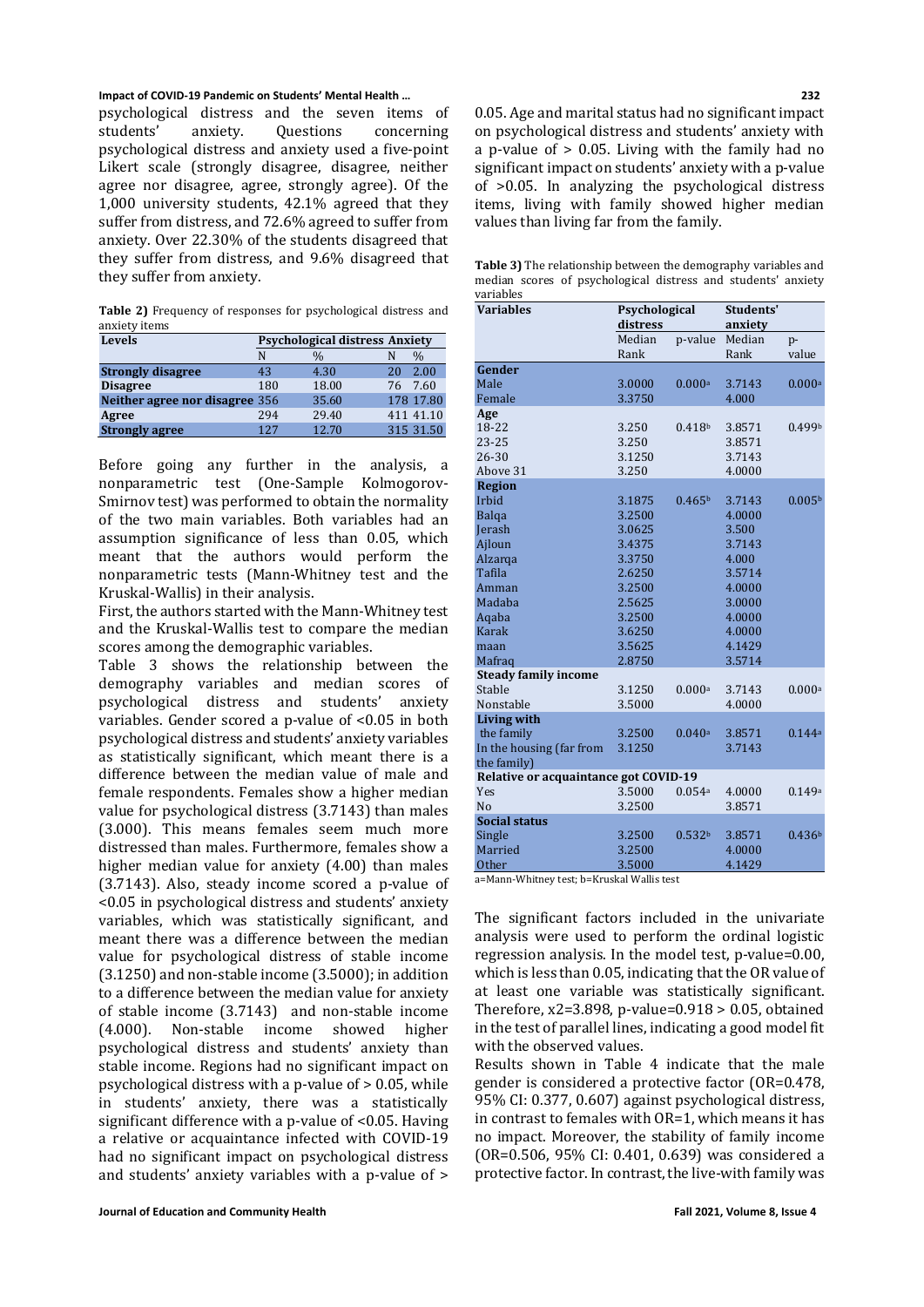## **233 Nuser M.** *et al.*

considered a risk factor with an OR value greater than 1 (OR=1.415, 95% CI: 0.964, 2.077).

The significant factors included in the univariate analysis were used to obtain the ordinal logistic regression analysis. The model test's p-value (0.001) was less than 0.05, indicating that the OR value of at least one variable was statistically significant. Therefore, x2=32.333b, p-value=0.766 > 0.05, obtained in the test of parallel lines, indicating a good model fit with the observed values.

The results in Table 5 showed that the male gender is considered a protective factor (OR=0.554, 95% CI: 0.435, 0.706) against students' anxiety, in contrast to females with OR=1. Moreover, the stability of family income (OR=0.511, 95% CI: 0.400, 0.652) is considered a protective factor. All regions are considered risk factors with an OR value greater than one, as shown in Table 5, except Madaba, which is considered a protective factor. Mafraq does not affect  $OR=1$ .

**Table 4)** Ordinal regression analysis of factors affecting psychological distress

| <b>Factors</b>              | regression coefficient βi | Std. error               | p-value                  | Odd ratio | 95% Confidence Interval  |             |
|-----------------------------|---------------------------|--------------------------|--------------------------|-----------|--------------------------|-------------|
|                             |                           |                          |                          |           | <b>Lower Bound</b>       | Upper Bound |
| Gender                      |                           |                          |                          |           |                          |             |
| Male                        | $-0.738$                  | 0.1215                   | 0.000                    | 0.478     | 0.377                    | 0.607       |
| Female                      | 0                         | ٠                        |                          |           |                          | ٠           |
| <b>Steady family income</b> |                           |                          |                          |           |                          |             |
| Stable                      | $-0.681$                  | 0.1190                   | 0.000                    | 0.506     | 0.401                    | 0.639       |
| Non-stable                  | 0                         | $\overline{\phantom{a}}$ | $\overline{\phantom{0}}$ |           | $\overline{\phantom{0}}$ | ۰.          |
| Live with                   |                           |                          |                          |           |                          |             |
| The family                  | 0.347                     | 0.1959                   | 0.076                    | 1.415     | 0.964                    | 2.077       |
| Far from the family         | 0                         | ۰.                       |                          |           |                          | ۰.          |

**Table 5)** Ordinal regression analysis of factors that affected student's anxiety

| <b>Factors</b>              | regression coefficient βi | Std. error | p-value | Odd ratio | 95% Confidence Interval |                    |
|-----------------------------|---------------------------|------------|---------|-----------|-------------------------|--------------------|
|                             |                           |            |         |           | <b>Lower Bound</b>      | <b>Upper Bound</b> |
| <b>Gender</b>               |                           |            |         |           |                         |                    |
| Male                        | $-0.591$                  | 0.1235     | 0.000   | 0.554     | 0.435                   | 0.706              |
| Female                      | $\mathbf{0}$              |            |         | 1         |                         |                    |
| <b>Steady family income</b> |                           |            |         |           |                         |                    |
| Stable                      | $-0.672$                  | 0.1247     | 0.000   | 0.511     | 0.400                   | 0.652              |
| Non-stable                  | $\boldsymbol{0}$          |            |         |           |                         |                    |
| <b>Region</b>               |                           |            |         |           |                         |                    |
| Irbid                       | 0.501                     | 0.4262     | 0.240   | 1.650     | 0.716                   | 3.804              |
| Balga                       | 0.766                     | 0.5289     | 0.148   | 2.151     | 0.763                   | 6.066              |
| Jerash                      | 0.137                     | 0.5522     | 0.805   | 1.146     | 0.388                   | 3.383              |
| Ajloun                      | 0.255                     | 0.5165     | 0.622   | 1.290     | 0.469                   | 3.550              |
| Alzarga                     | 0.930                     | 0.4467     | 0.037   | 2.535     | 1.056                   | 6.085              |
| Tafila                      | 1.370                     | 0.7752     | 0.077   | 3.935     | 0.861                   | 17.981             |
| Amman                       | 0.747                     | 0.4307     | 0.083   | 2.110     | 0.907                   | 4.909              |
| Madaba                      | $-1.216$                  | 0.8448     | 0.150   | 0.297     | 0.057                   | 1.553              |
| Aqaba                       | 0.906                     | 0.6671     | 0.174   | 2.475     | 0.670                   | 9.149              |
| Karak                       | 0.161                     | 0.6757     | 0.811   | 1.175     | 0.313                   | 4.418              |
| maan                        | 0.379                     | 0.7877     | 0.630   | 1.461     | 0.312                   | 6.843              |
| Mafraq                      | 0                         |            |         |           |                         |                    |

# **Discussion**

One of the first studies about mental disorders in university students during the COVID-19 pandemic was in China [18]. With the spread of the disease globally, researchers focused on mental health and the extent of the impact of the virus on the psyche of<br>patients. Various factors negatively affect patients. Various factors negatively affect psychological distress and anxiety in general, specifically for students; these include quarantine, social distancing, self-isolation, loneliness, and therapy of the infected people [21].

The main aim of this study was to investigate the impact of covid-19 on students' mental health. This study indicated that 72.6% of university students were affected by anxiety, and 42.1% were affected by psychological distress. The lack of medical equipment, masks, the focus of newscasts on the pandemic, the spread of rumors, the increase in cases infected with the virus on the ground, and the virus outbreak in different countries, may affect anxiety levels and fear [22].

This study on university students in Jordan indicated that psychological distress and anxiety were related to gender and family income stability. The psychological distress is linked to whether the student lives with family, and anxiety is related to the region or the governorate. However, age and marital status showed no significant difference in anxiety or psychological distress. This could be because all sample members were almost the same age, and 91% were single. A relative or acquaintance infected with COVID-19 or not showed no significant difference in anxiety or psychological distress, different from the previous study [18]. The differences in factors from previous studies might be due to the environment and cultural issues since the current work deals with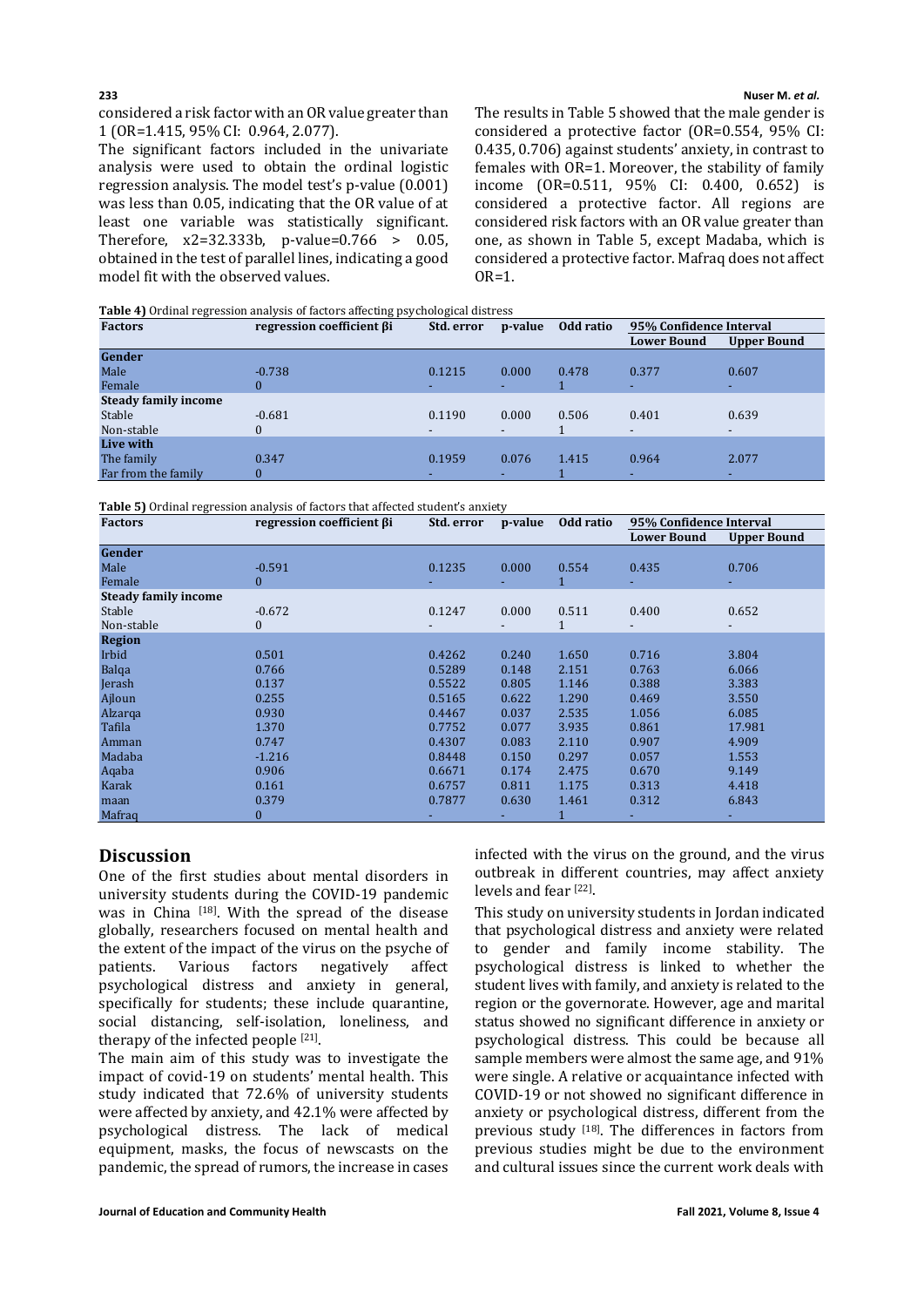**Impact of COVID-19 Pandemic on Students' Mental Health … 234** Jordanian students.

In contrast, Cao *et al.* [18] dealt with Chinese students. Females showed higher psychological distress and students' anxiety than males; this can be due to several reasons, including increased hormonal fluctuations in females [23] and household chores that cause sleep problems [24]. Non-stable income showed higher psychological distress and students' anxiety than a stable income, which is in line with previous work [25].

In multivariate logistic regression analysis, being a male and having a stable family income are protective factors, as represented in the odds ratio with a value less than 1. This result is in line with a previous study [18], which also demonstrated that family income stability is an essential factor that affects students' anxiety [18, 26]. Living with the family was considered a risk factor in psychological distress analysis. Although this result contrasts previous work [13], it seems logical that when a student lives with his or her family, and each member of the family might interact with friends or strangers, this may increase the fear of catching the virus. On the other hand, if a student lives with one roommate, there will be a fear of catching the virus from only one side.

All regions were considered as a risk factor, except Madaba and Mafraq. This might be due to the number of infections in these regions being much lower than in other regions. In addition, students from Madaba and Mafraq usually study at universities located in their governorates, therefore reducing the possibility of catching the disease from far universities.

There were several limitations in this study: The study sample size consisted of 1,000 respondents, which is considered small compared to Jordanian university students. This is because the survey was<br>administered online, and completing the administered questionnaire was optional rather than compulsory. The geographical distribution of the participating student respondents was not equal or close in many regions, as the students in Irbid, Zarqa, and Amman comprised 84.4% of the sample size.

# **Conclusion**

Anxiety and psychological distress are among the most significant problems facing mental health professionals today. COVID-19 is currently one of the most significant factors that helped stimulate these problems, especially among university students in Jordan. Of the Jordanian university students, 42.1% suffered from psychological distress, and 72.6% suffered from anxiety. Both anxiety and psychological distress were affected by gender and family income stability, where both were protective factors. However, in all regions except two, living with the family was considered a risk factor. Students need more attention to cope with their pressures during quarantine, which can negatively impact their academic achievement.

**Acknowledgments:** The authors would like to thank anonymous reviewers for their valuable comments, and to thank Jordan University of Science and Technology that supports this work under award number 20170030.

**Ethical Permissions:** This study was approved by the Institutional Review Board of Yarmouk University, with IRB RD/119/12/1167.

**Conflict of Interest:** There is no conflict of interest

**Authors' Contribution:** Nuser M. (First Author), Introduction Writer/Methodologist/Main Researcher/ Discussion Writer (35%); AlRashdan W. (Second Author), Methodologist/Main Researcher/Statistical Analyst (35%); BaniBaker Q. (Third Author), Methodologist/Main Researcher/Statistical Analyst (30%).

**Funding/Sources:** This research was funded by Jordan University of Science and Technology .

## **References**

1- WHO. Mental health and psychological resilience during the COVID-19 pandemic [Internet]. Geneva: WHO; 2020 [cited 2020 Aug 10]. Available from: yun.ir/rdb5d9.

2- Megantoro P, Setiadi H, Pramudita BA. All-terrain mobile robot disinfectant sprayer to decrease the spread of COVID-19 in open area. Int J Electr Comput Eng. 2021;11(3).

3- Mikes J, McIlwaine J. Keeping the world's children learning through COVID-19 [Internet]. New York: UNICEF; 2020 [cited 2020 Aug 10]. Available from: yun.ir/w7o9uc. 4- CS (Corona-statistics). National Center For Security and Crisis Management – Jordan [Internet]. Amman: NCSCM; 2020 [cited 2020 Aug 10]. Available from: yun.ir/jxtdw9.

5- Jordan Times. Health minister in WINEP broadcast, says Kingdom's epidemiological situation 'under control.' [Internet]. Amman: Jordan Times; 2020 [cited 2020 Aug 10]. Available from: yun.ir/t7094c.

6- Shigemura J, Ursano RJ, Morganstein JC, Kurosawa M, Benedek DM. Public responses to the novel 2019 coronavirus (2019-nCoV) in Japan: Mental health consequences and target populations. Psychiatry Clin Neurosci. 2020;74(4):281.

7- Kim SW, Su KP. Using psychoneuroimmunity against COVID-19. Brain Behav Immun. 2020;87:4-5.

8- Brooks SK, Webster RK, Smith LE, Woodland L, Wessely S, Greenberg N, Rubin GJ. The psychological impact of quarantine and how to reduce it: rapid review of the evidence. Lancet. 2020;395:912-20.

9- Cava MA, Fay KE, Beanlands HJ, McCay EA, Wignall R. The experience of quarantine for individuals affected by SARS in Toronto. Public Health Nurs. 2005;22(5):398-406.

10- Liu X, Kakade M, Fuller CJ, Fan B, Fang Y, Kong J, et al. Depression after exposure to stressful events: lessons learned from the severe acute respiratory syndrome epidemic. Compr Psychiatry. 2012;53(1):15-23.

11- Sprang G, Silman M. Posttraumatic stress disorder in parents and youth after health-related disasters. Disaster Med Public Health Prep. 2013;7:105-10.

12- Shirahmadi S, Bashirian S, Barati M, Jenabi E, Haghighi M, Shamsaei F, et al. Fear and COVID-19 protective behaviors among high school students in hamadan, iran; application of an extended parallel process model. J Educ Community Health. 2021;8(3):165-72.

13- Wind TR, Rijkeboer M, Andersson G, Riper H. The COVID-19 pandemic: the 'black swan' for mental health care and a turning point for e-health. Internet Interv. 2020;20:100317-8.